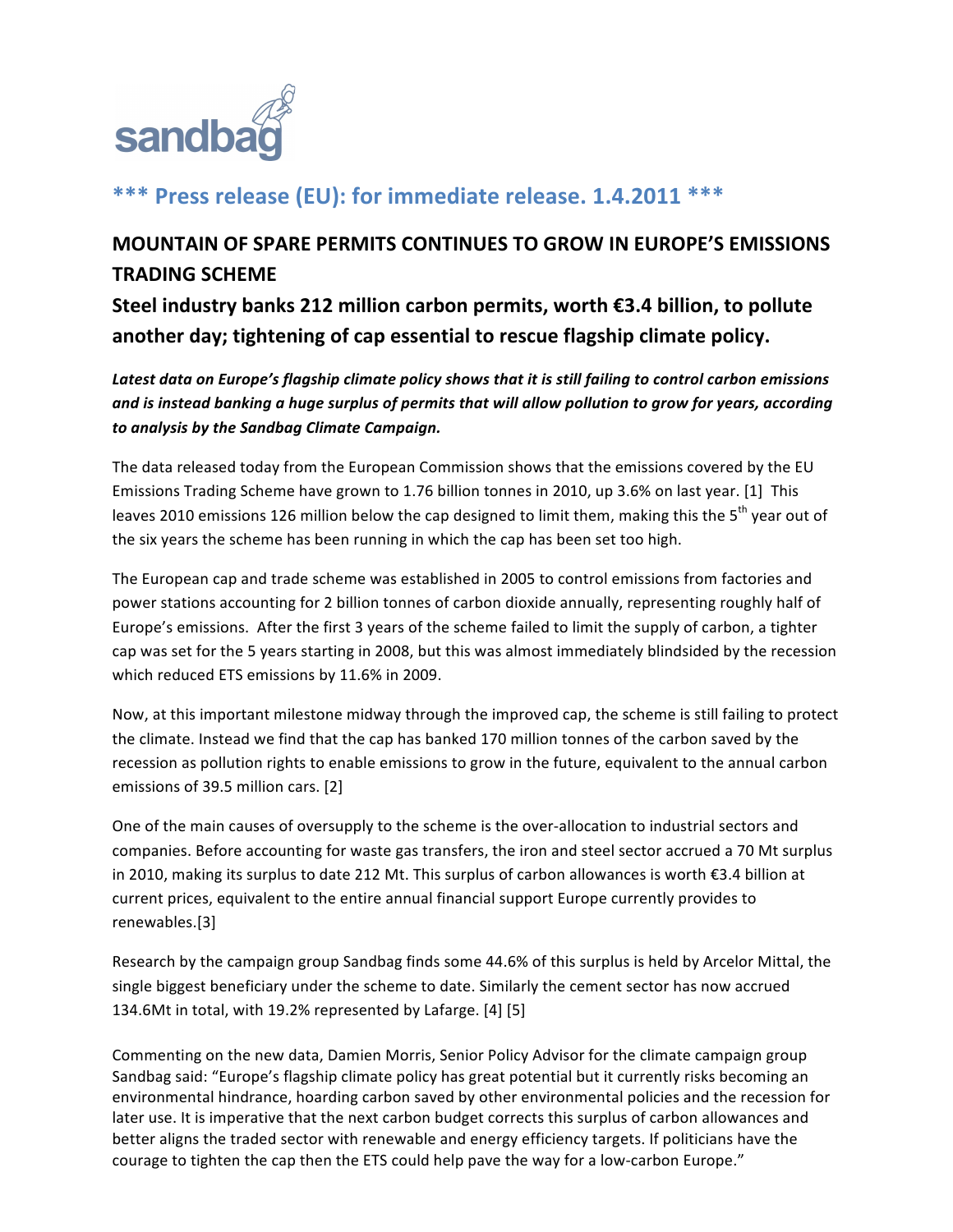He continues, "It is profoundly ironic that the industries which have profited most from the scheme to date are most vocally resisting tougher ETS caps, especially when they already receive extensive protections in the form of benchmarked free allocations and the unearned surpluses they continue to amass".

The Sandbag Climate Campaign is the NGO leading in research-led campaigning for effective emissions trading. Through expert analysis, hard hitting reports and targeted advocacy we aim to shine a light on what's working and what's not and campaign for changes that could save billions of tonnes of carbon emissions.

### **ENDS**

For further comment and information please contact Damien Morris on +44 (0)701 466 9569 or damien@sandbag.org.uk

### **Additional notes:**

#### Data summary:

2010 verified emissions = 1.76 billion tones CO2e, 3.5% growth on 2009 levels. 2010 net surplus = 126 million (including auctions) Surplus built up over last three years (2008-2010) = 170 million tonnes (including auctions) 2010 EU-wide iron and steel surplus = 70 Mt, valued at €1.12 billion Iron and steel surplus built up over last three years (2008-2010) = 212Mt valued at €3.4 billion 2010 EU-wide cement surplus = 52.4Mt, valued at €840 million Cement surplus built up over last three years (2008-2010) = 134.6Mt valued at €2.15 billion Arcelor Mittal EU steel 2010 surplus = 28.8Mt valued at €461 million Arcelor Mittal EU steel surplus for last three years (2008-2010) = 94.6Mt valued at €1.5 billion Lafarge cement EU 2010 surplus = 9Mt valued at  $\epsilon$ 144 million Larfarge cement EU surplus for last three years (2008-2010) = 25.8Mt valued at €413 million Total installation surpluses in 2010 = 349.9Mt Total masked overallocations to date = 975.5Mt Total masked shortfalls in 2010 = 315.9Mt Total masked shortfalls to date = 1,007.8Mt

[1] EU wide, national, sectoral and installation analysis is based on the data released today by the EU Community Independent Transaction Log (CITL). This initial data release accounts for 80% of installations (10,221 out of 12,801) representing 1.76 billion tonnes of emissions. Progressively more complete data sets are scheduled for May 2nd and 16th.

[2] Based on average car emissions of 4.3 tonnes of CO<sub>2</sub> per annum

[3] Renewable spending over 2007-2009 was roughly €3.3 billion annually. See http://www.clickgreen.org.uk/news/international-news/121840-europes-renewable-energyinvestment-must-double-to-%E2%82%AC70bn.html

[3] Allocations to the steel sectors and companies are not adjusted for waste gas transfers as this information is not publically available.

[4] Our company analysis cross references the published installation data with Sandbag research and data on parent companies.

[5] Arcelor Mittal has sold €211 million's worth of surplus permits over the last 3 financial years, while Lafarge has sold €230 million